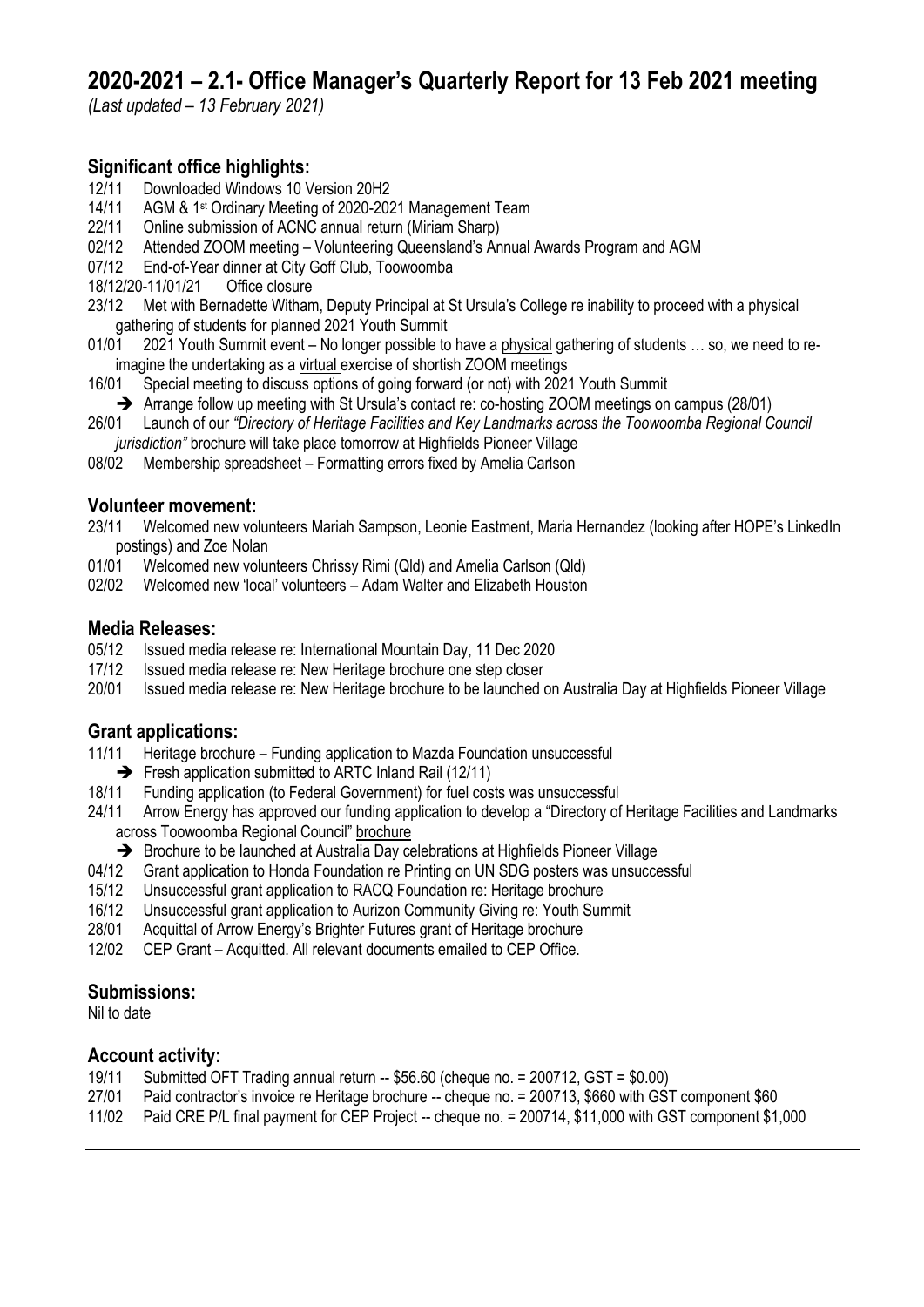# **Office Updates compilation**

# **23 Nov 2020**

On the positive side, Maria Hernandez has volunteered to look after the HOPE LinkedIn account; and we welcome new volunteers Mariah Sampson, Leonie Eastment, Maria Hernandez and Zoe Nolan.

On the downside, our funding application to the Mazda Foundation for the production of a Heritage brochure was unsuccessful.

As we approach the end of the calendar year, it's a time for us to reflect on the HOPE achievements to date; and start thinking about what's in store for us for 2021.

Having said that, our end-of-year social dinner will once again be held at the City Gold Club, Toowoomba, on Monday 7<sup>th</sup> December. If you are able to join us, please RSVP by 3<sup>rd</sup> December as seats are limited to 20.

Lastly, the office will be closed from 5pm Friday 18 December 2020; and will reopen at 9am on Monday 11 January 2021.

#### **Highlights:**

11/11 Heritage Brochure project -- Funding application to Mazda Foundation unsuccessful

- ➔ Fresh application submitted to ARTC Inland Rail (12/11)
- 12/11 Keith Robinson has volunteered to be our 'representative' as QCC's AGM on 2 Dec 2020
- 12/11 Downloaded Windows 10 Version 20H2
- 14/11 AGM and 1st Ordinary Meeting of 2020-2021 Management Team
- 18/11 Maria Hernandez has volunteered to undertake postings to the new HOPE LinkedIn site
- 18/11 Funding application for fuel costs was unsuccessful<br>19/11 Submitted OFT Trading annual return -- \$56.60 (che
- Submitted OFT Trading annual return  $-$  \$56.60 (cheque no. = 200712, GST = \$0.00)
- 22/11 Online submission of ACNC annual return (Miriam Sharp)

#### **30 Nov 2020**

Great news. Arrow Energy has approved our funding application to develop a "Directory of Heritage Facilities and Landmarks across Toowoomba Regional Council" brochure (24/11).

Our consultant has been given the go ahead.

Mr Ray Ashford oner of Highfields Pioneer Village & Museum has agreed to launch the brochure on Australia day, 26 Jan 2021.

Sean will draft a media release re launch and we'll need to circulate via our website/newsletter/social media, tourism bodies throughout Qld and, of course, our regional and state media outlets.

We will also draft a feature article on the Highfields Pioneer Village & Museum to be circulated as above.

#### **18 Dec 2020**

This is the final 'Office Update' for 2020 as the office closes at 5pm this afternoon and doesn't reopen until 9am Monday 11 January 2021.

So, have a great Christmas-New Year holiday break and I'll speak to you again in 2021.

In the interim,

- Daniela is working on our Heritage brochure; and preparing the January 2021 newsletter
- Frank & Daniela are preparing a 'special' edition of our newsletter featuring reviews/critiques of various government and industry reports
- Frank & Andrew are reviewing the Youth Summit program and zeroing in on potential speakers and discussion group facilitators
- Collectively, I require your assistance with various aspects of the Youth Summit. Certainly, volunteers on the day are needed … but help with sourcing prizes for the PhotoVoice Competition and securing some corporate

#### **Office highlights**

- 02/12 Attended ZOOM meeting Volunteering Queensland's Annual Awards Program and AGM
- 04/12 Grant application to Honda Foundation re Printing on UN SDG posters was unsuccessful
- 05/12 Issued media release re: International Mountain Day, 11 Dec 2020
- 07/12 End-of-Year dinner at City Golf Club, Toowoomba
- 09/12 Spoke with Mariana Marabini about compiling a special report on Circular Economy and how it relates to the Waste Industry
- 15/12 Unsuccessful grant application to RACQ Foundation re: Heritage brochure
- 16/12 Unsuccessful grant application to Aurizon Community Giving re: Youth Summit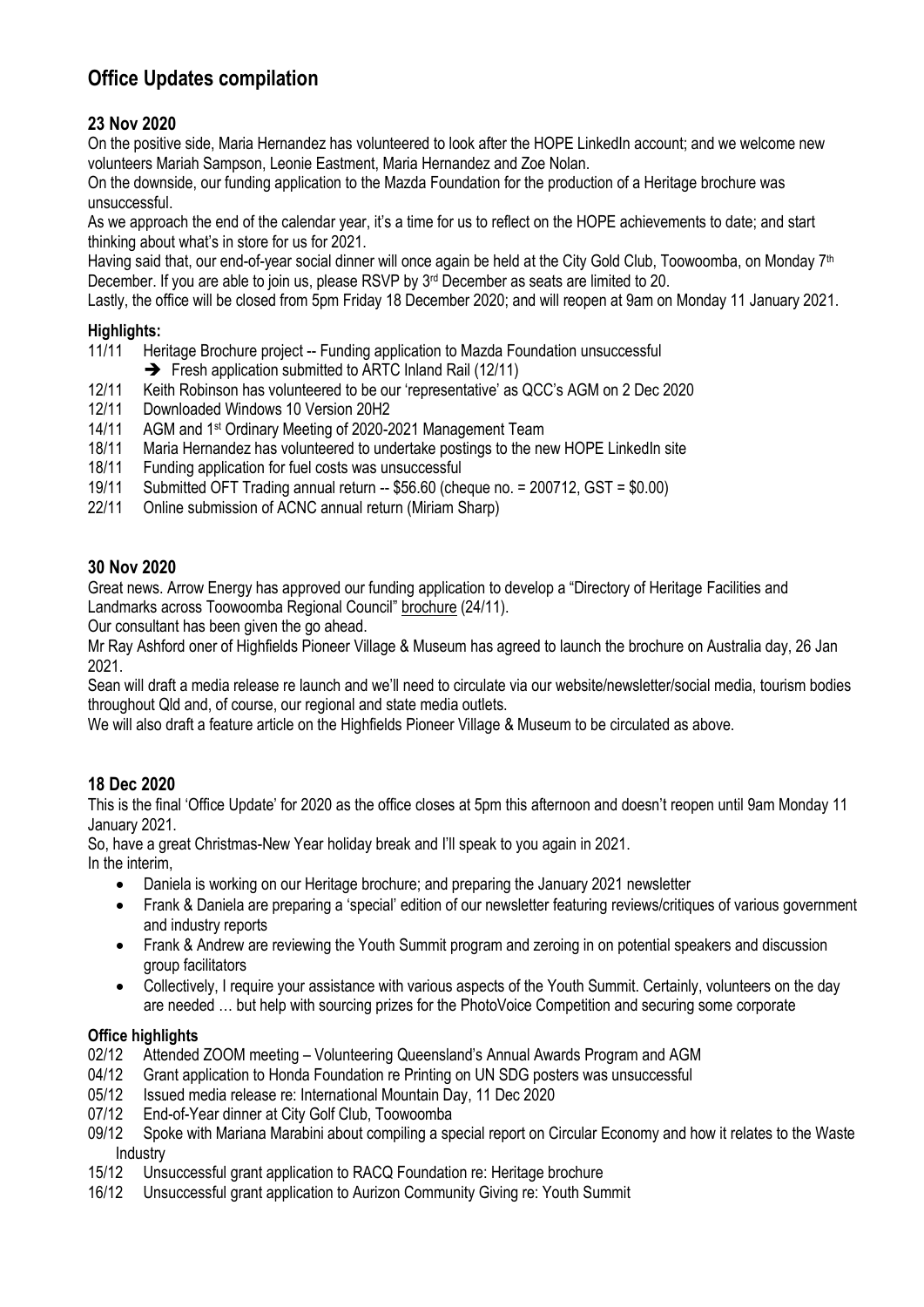## **01 Jan 2021**

With the office reopening on Monday 11 January, I thought it wise to bring you up to date on our Heritage brochure publication launch; and the need to "re-imagine" our planned Youth Summit event from a physical gathering with 150+ students, speakers, volunteers, etc. to "virtual" series of ZOOM meetings.

The "Directory of Heritage Facilities and Landmarks across the Toowoomba Regional Council jurisdiction" will be launched on Australia Day celebrations at the Highfields Pioneer Village (HPV).

A media release, feature article on the HPV and printing of the brochure will be finalised soon.

A colour version of the brochure will be emailed to all Tourist Information Centres across the region.

A special meeting to discuss the changed requirements for the virtual Youth Summit will be held at the HOPE Office, 22 Vacy St, Toowoomba on Saturday 16 January starting at 10am.

We need determine the topics to be discussed, suitable speakers and presentations (PPT), date & time of ZOOM meetings and the total number of meetings.

In the interim, I will cancel the caterers, etc. and advise every one of the changed circumstances.

#### **Notes from 23/12/2020**

Yesterday, I met with Bernadette Witham, Deputy Principal of St Ursula's College, who advised me of the current "COVID Safe School Events" requirements.

--- Fact Sheet: COVID Safe School Events (covid19.qld.gov.au)

It looks like a "physical" all day event is out of the question.

However, the college would still support a "virtual" event.

What does this now mean for us?

Well, we won't need the hall, equipment, volunteer team, catering, etc. So, most of our budget requirements will disappear. We will now need to reformulate a program of ZOOM meetings to cover the 4 issue areas of environment, social justice, animal welfare and heritage/culture.

I think we should still go ahead with the PhotoVoice Competition (which will need some adjustment).

Finally, I'd like us to meet early in the New Year to re-plan the Youth Summit over 4 or more Zoom sessions.

#### **Other Office Highlights:**

- 2021 calendar of projects and undertakings
	- o Youth Summit
	- o Prepare 'special reports on Food Security (Regina Kimble); Water Security (tbc); and Circular Economy (Mariana Marabini)
	- o Funding secured to develop a 3-fold brochure "Directory of Heritage Facilities and Key Landmarks in Toowoomba Regional Council Jurisdiction" (Daniela Dal'Castel)
		- → Launch of brochure will take place on Australia day celebrations at Highfields Pioneer Village
	- o `Seeking funding to develop a 3-fold brochure "Waste Hierarchy" (Daniela Dal'Castel)

Welcome to new volunteers Chrissy Rimi (Qld), Michelle Yu (Victoria) and Amelia Carlson (Qld) who will be helping out with writing articles, etc.

Frank & Amelia are preparing a 'special' edition of our newsletter featuring reviews/critiques of various government and industry reports

For the rest of you, please double-check/review your inbox/SPAM folders for out-standing assignments.

## **11 Jan 2021**

Welcome to 2021!

The HOPE office reopens this morning and I'm keen to start the year on a positive note.

So, I wanted to ask "How are you coping with your allocated position within HOPE?"; and/or "How are you progressing with your assignments?"

If you are up-to-date and would like something else to do, please contact me and I will allocate you another assignment. Or, if you are struggling or no longer able to regularly contribute and wish to withdraw your voluntary services, please let me know straight away so that your assignments can be reallocated

#### **25 Jan 2021**

Item 1 - Launch of our "Directory of Heritage Facilities and Key Landmarks across the Toowoomba Regional Council jurisdiction" brochure will take place tomorrow at Highfields Pioneer Village.

Item 2 – Our next quarterly Ordinary Meeting will be held at the HOPE Office on Saturday 13 February, commencing at 10am. The 'agenda' and other supporting paperwork will be issued shortly.